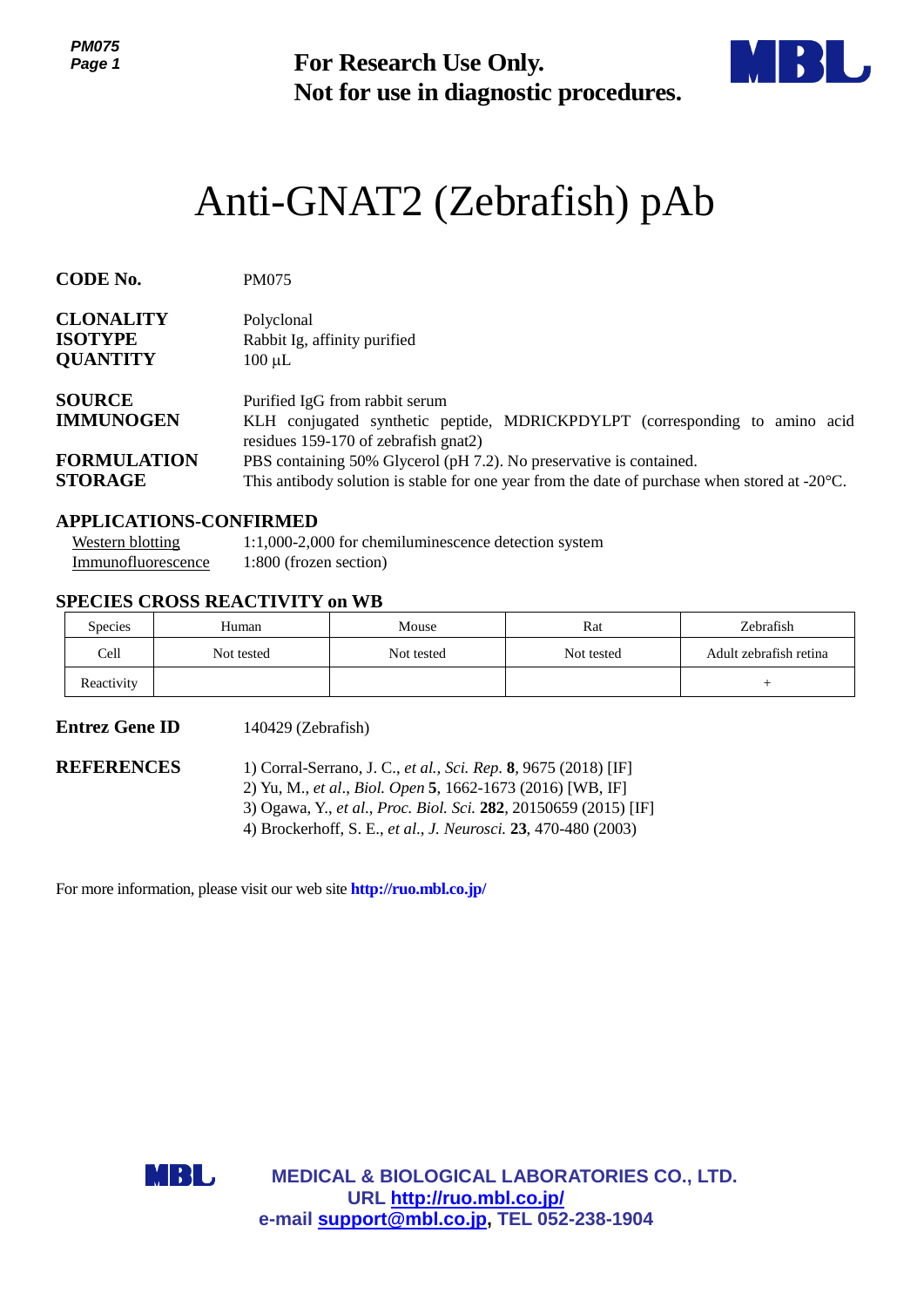*PM075 Page 2*

## **RELATED PRODUCTS**

| Antibodies          |                                      |
|---------------------|--------------------------------------|
| PM092               | Anti-NR1D1 (Rev-erba) $pAb$          |
| PM093               | Anti-NR1D2 (Rev-erbβ) pAb            |
| <b>PM087</b>        | Anti-Chrono (Mouse) pAb              |
| D333-3              | Anti-CLOCK (Mouse) mAb (CLSP3)       |
| D334-3              | Anti-CLOCK (Mouse) mAb (CLNT1)       |
| D <sub>349</sub> -3 | Anti-CLOCK (Mouse) mAb (CLSP4)       |
| D <sub>335</sub> -3 | Anti-BMAL1 mAb (B1BH2)               |
| D <sub>361</sub> -3 | Anti-BMAL1 mAb (2F11)                |
| M225-3              | Anti-NFIL3 (E4BP4) chimeric mAb (42) |
| <b>PM097</b>        | Anti-NFIL3 (E4BP4) pAb               |
| <b>PM079</b>        | Anti-DBP (Mouse) pAb                 |
| <b>PM081</b>        | Anti-Cry1 (Mouse) pAb                |
| <b>PM082</b>        | Anti-Cry2 (Mouse) pAb                |
| PM091               | Anti-Per1 (Mouse) pAb                |
| <b>PM083</b>        | Anti-Per2 (Mouse) pAb                |
| <b>PM096</b>        | Anti-PER2 (Human) pAb                |
| M219-3              | Anti-RORyt mAb (4H11)                |
| <b>PM080</b>        | Anti-RORγt pAb                       |
|                     |                                      |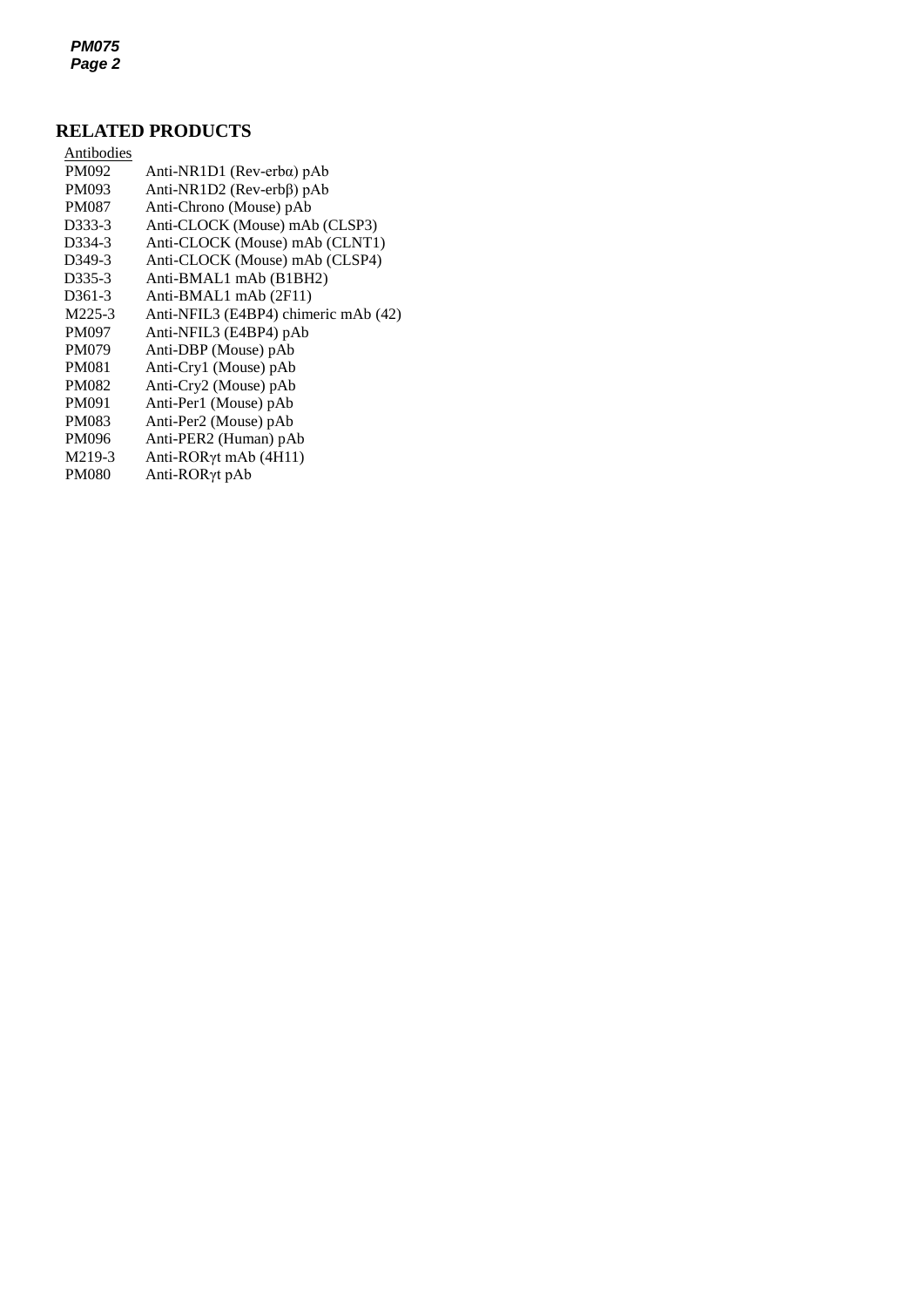## **SDS-PAGE & Western blotting**

- *2* (12.5% acrylamide) for electrophoresis. 1) Boil the sample for 5 min. and centrifuge. Load 10  $\mu$ L of the sample per lane in a 1-mm-thick SDS-polyacrylamide gel
- 2) Blot the protein to a polyvinylidene difluoride (PVDF) membrane at 1 mA/cm<sup>2</sup> for 1 hr. in a semi-dry transfer system (Transfer Buffer: 25 mM Tris, 190 mM glycine, 20% MeOH). See the manufacturer's manual for precise transfer procedure.
- 3) To reduce nonspecific binding, soak the membrane in 10% skimmed milk (in PBS, pH 7.2) overnight at 4°C.
- 4) Wash the membrane with PBS-T [0.05% Tween-20 in PBS] (5 min. x 3 times).
- 5) Incubate the membrane with primary antibody diluted with 1% skimmed milk (in PBS, pH 7.2) as suggested in the **APPLICATIONS** for 1 hr. at room temperature. (The concentration of antibody will depend on the conditions.)
- 6) Wash the membrane with PBS-T [0.05% Tween-20 in PBS] (5 min. x 3 times).
- 7) Incubate the membrane with 1:10,000 Anti-IgG (Rabbit) pAb-HRP (MBL; code no. 458) diluted with 1% skimmed milk (in PBS, pH 7.2) for 1 hr. at room temperature.
- 8) Wash the membrane with PBS-T (5 min. x 3 times).
- 9) Wipe excess buffer on the membrane, and then incubate it with appropriate chemiluminescence reagent for 1 min. Remove extra reagent from the membrane by dabbing with paper towel, and seal it in plastic wrap.
- 10) Expose to an X-ray film in a dark room for 3 min. Develop the film as usual. The condition for exposure and development may vary.

(Positive control for Western blotting; Adult zebrafish retina)



#### *Western blot analysis of GNAT2 from adult zebrafish retina*

Immunoblotted with Anti-GNAT2 (Zebrafish) pAb (PM075)

This sample was kindly provided by Drs. Tomoya Shiraki, Daisuke Kojima, and Yoshitaka Fukada. (Department of Biophysics and Biochemistry, Graduate school of Science, The University of Tokyo)